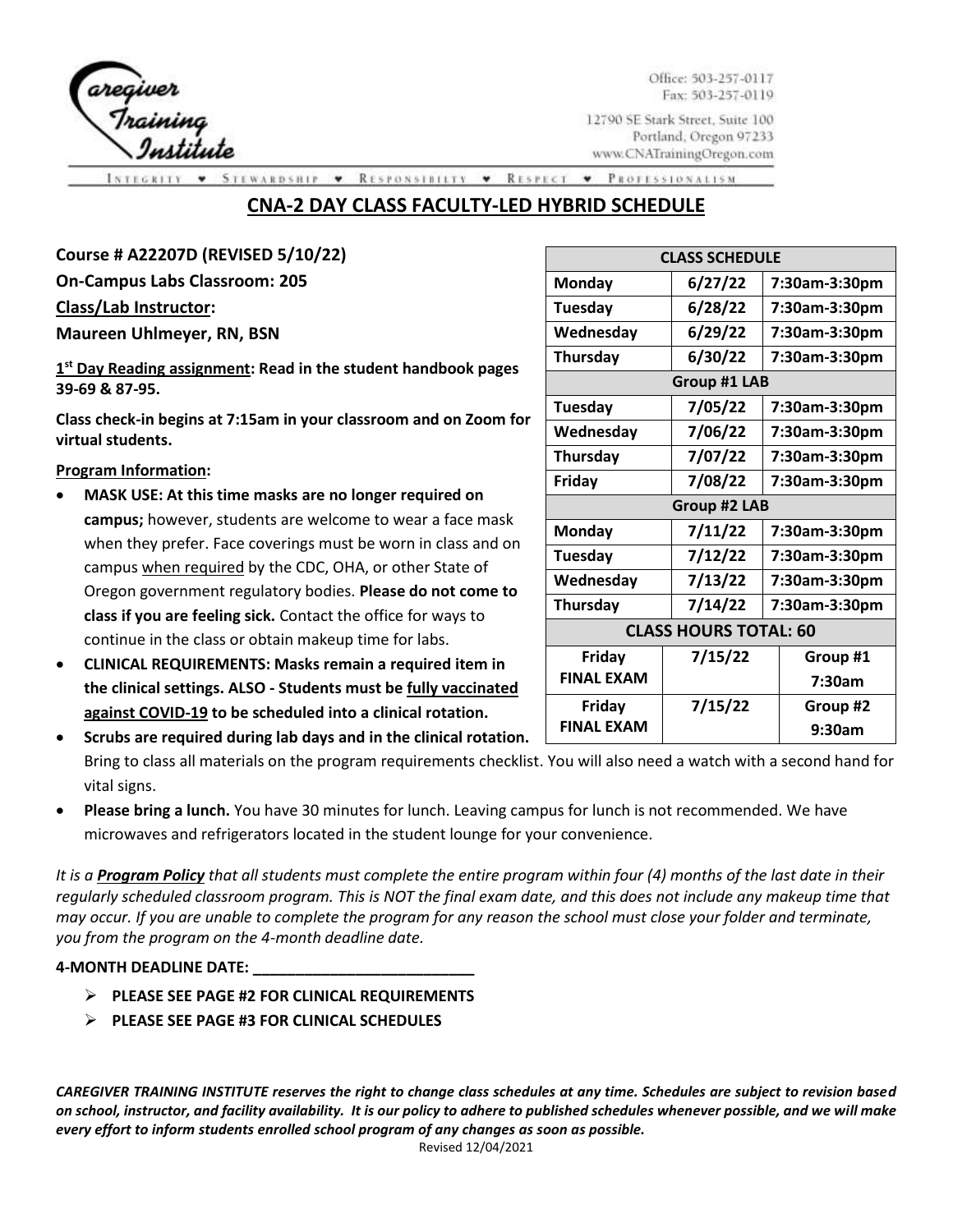

Office: 503-257-0117 Fax: 503-257-0119

12790 SE Stark Street, Suite 100 Portland, Oregon 97233 www.CNATrainingOregon.com

STEWARDSHIP • RESPONSIBILTY • RESPECT **v** PROTESSIONALISM

## **PLEASE READ ALL INFO FOR SUCCESSFUL CLINICAL EXPERIENCE**

## **CLINICAL REQUIRED ITEMS:**

**All clinical eligibility documentation must be completed, submitted, and confirmed by the school business office five (5) business days prior to the first day of class or the student will be removed from their scheduled clinical rotation and moved to a wait list to go into the clinical setting.** 

**The clinical required items are as follows:** 

- ➢ **Substance Abuse Screening: \$60** *Drug screening ONLY AVAILABLE through the school's service provider.*
- ➢ **AHA BLS CPR Card:** *Sign-up for CPR class at the school or submit a current AHA BLS CPR card to the business office.* 
	- **1. \$65/AHA BLS CPR** *Class (If you do not have a current AHA CPR BLS card you must sign up for a CPR class during your registration process*.)
	- **2. CPR classes scheduled through the school must be completed prior to the beginning of the student's clinical rotation.**
- ➢ **COVID Vaccine**: As of October 29, 2021, only fully vaccinated *(14 days past last required dose)* students will be allowed into CNA-2 clinical rotations. If students cannot be vaccinated FOR ANY REASON, they will not be allowed to participate in clinical settings**.**
- ➢ **Immunization record** that includes:
	- **MMR**
	- **HEP. B**
	- **TDAP**
	- **Varicella (or history of chicken pox)**
	- **Current flu vaccine (during flu season)**

## **Program Completion Information:**

Upon completion of the program the student will be issued a certificate of training from the school. **Per OSBN regulations we have 10 BUSINESS days to issue it.** We are not open at this time on Wednesdays. We are also not open on holidays and at times the day before and/or the day after. Our office/holiday closures are posted on the website. You will be notified by email when the certificate is ready to be picked up. Your certificate, application to test, and payment for testing will be submitted online to the OSBN. The OSBN will notify you by email when you may schedule your fingerprints and your state board exam. A link for fingerprint scheduling is in the email from the OSBN. We are a regional testing site.

*CAREGIVER TRAINING INSTITUTE reserves the right to change class schedules at any time. Schedules are subject to revision based on school, instructor, and facility availability. It is our policy to adhere to published schedules whenever possible, and we will make every effort to inform students enrolled school program of any changes as soon as possible.*  Revised 12/04/2021